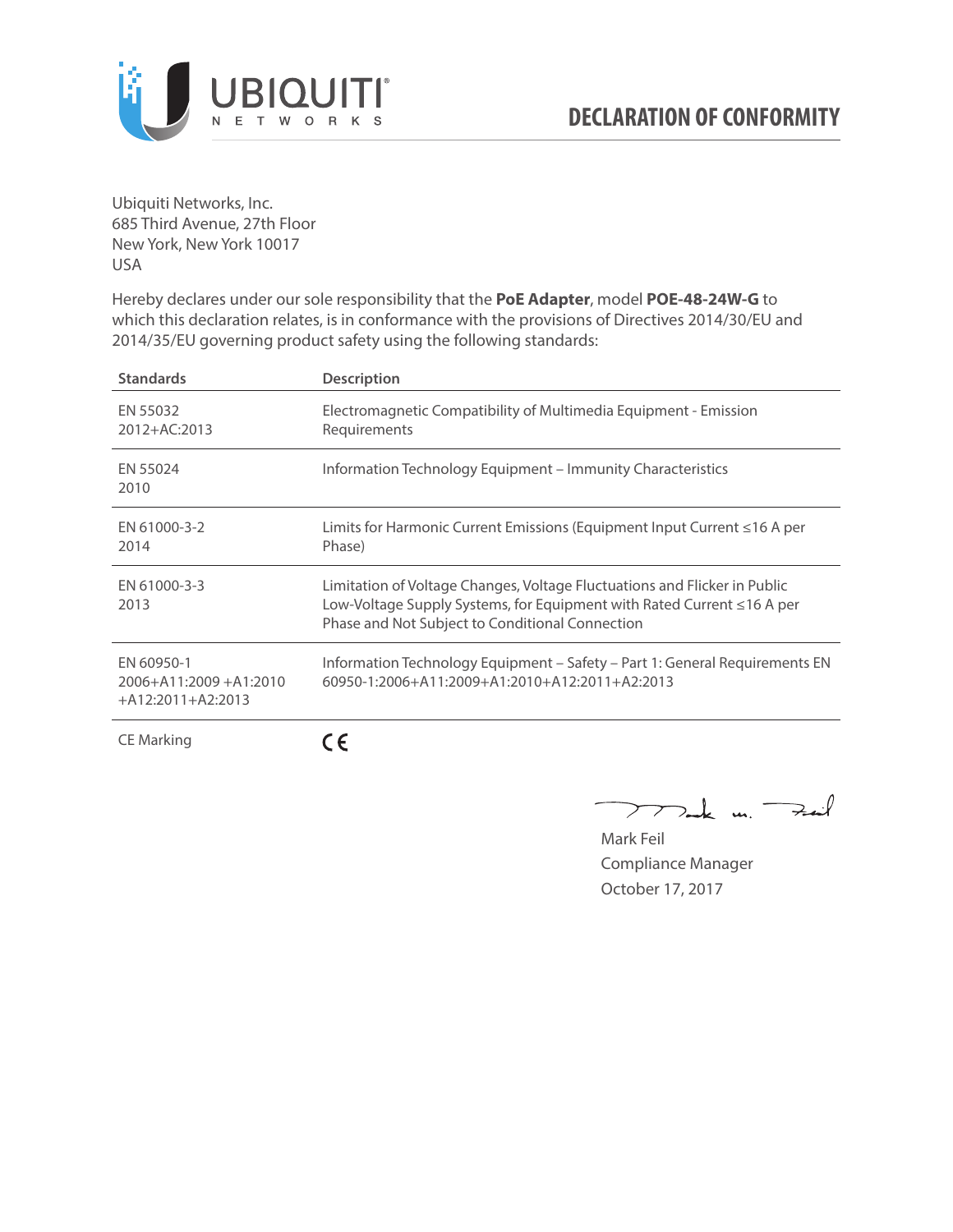

# **български** [Bulgarian]

С настоящото UBIQUITI NETWORKS декларира, че това устройство POE-48-24W-G е в съответствие със съществените изисквания и други приложими разпоредби на Директиви 2014/30/ЕС, 2014/35/ЕС.

# **Hrvatski** [Croatian]

UBIQUITI NETWORKS ovim putem izjavljuje da je ovaj uređaj POE-48-24W-G sukladan osnovnim zahtjevima i ostalim bitnim odredbama Direktiva 2014/30/EU, 2014/35/EU.

# **Čeština** [Czech]

UBIQUITI NETWORKS tímto prohlašuje, že toto POE-48-24W-G zařízení, je ve shodě se základními požadavky a dalšími příslušnými ustanoveními směrnic 2014/30/EU, 2014/35/EU.

## **Dansk** [Danish]

Hermed, UBIQUITI NETWORKS, erklærer at denne POE-48-24W-G enhed, er i overensstemmelse med de væsentlige krav og øvrige relevante krav i direktiver 2014/30/EU, 2014/35/EU.

## **Nederlands** [Dutch]

Hierbij verklaart UBIQUITI NETWORKS, dat deze POE-48-24W-G apparaat, in overeenstemming is met de essentiële eisen en de andere relevante bepalingen van richtlijnen 2014/30/EU, 2014/35/EU.

## **English**

Hereby, UBIQUITI NETWORKS, declares that this POE-48-24W-G device, is in compliance with the essential requirements and other relevant provisions of Directives 2014/30/EU, 2014/35/EU.

# **Eesti keel** [Estonian]

Käesolevaga UBIQUITI NETWORKS kinnitab, et antud POE-48-24W-G seade, on vastavus olulistele nõuetele ja teistele asjakohastele sätetele direktiivide 2014/30/EL, 2014/35/EL.

#### **Suomi** [Finnish]

Täten UBIQUITI NETWORKS vakuuttaa, että tämä POE-48-24W-G laite, on yhdenmukainen olennaisten vaatimusten ja muiden sitä koskevien direktiivien 2014/30/EU, 2014/35/EU.

# **Français** [French]

Par la présente UBIQUITI NETWORKS déclare que l'appareil POE-48-24W-G, est conforme aux exigences essentielles et aux autres dispositions pertinentes des directives 2014/30/UE, 2014/35/UE.

# **Deutsch** [German]

Hiermit erklärt UBIQUITI NETWORKS, dass sich dieses POE-48-24W-G Gerät, in Übereinstimmung mit den grundlegenden Anforderungen und den anderen relevanten Vorschriften der Richtlinien 2014/30/EU, 2014/35/EU befindet.

# **Ελληνικά** [Greek]

Δια του παρόντος, UBIQUITI NETWORKS, δηλώνει ότι αυτή η συσκευή POE-48-24W-G, είναι σε συμμόρφωση με τις βασικές απαιτήσεις και τις λοιπές σχετικές διατάξεις των οδηγιών 2014/30/EE, 2014/35/EE.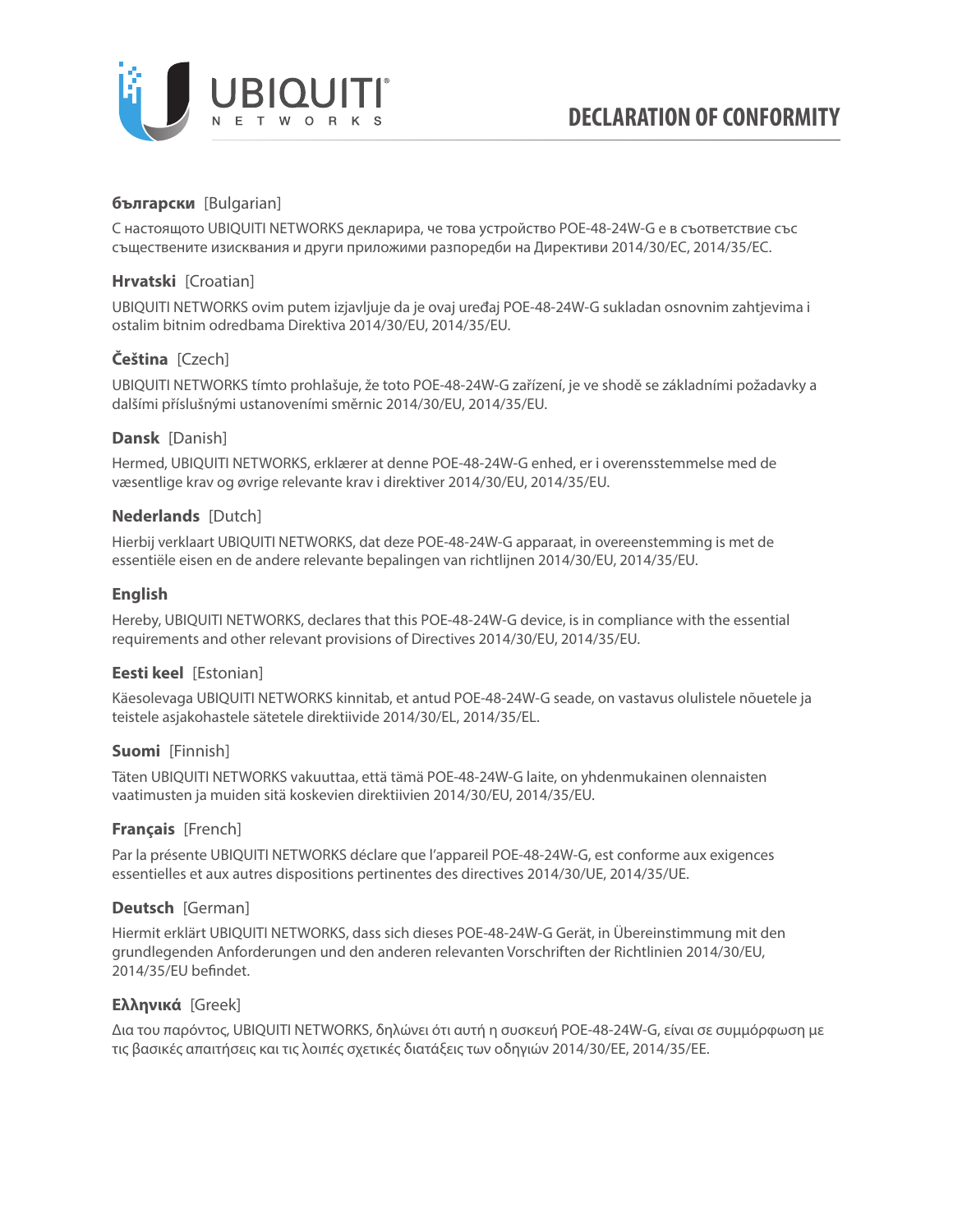

# **Magyar** [Hungarian]

Ezennel UBIQUITI NETWORKS kijelenti, hogy ez a POE-48-24W-G készülék megfelel az alapvető követelményeknek és más vonatkozó 2014/30/EU, 2014/35/EU irányelvek rendelkezéseit.

# **Íslenska** [Icelandic]

Hér, UBIQUITI NETWORKS, því yfir að þetta POE-48-24W-G tæki er í samræmi við grunnkröfur og önnur viðeigandi ákvæði tilskipana 2014/30/ESB, 2014/35/ESB.

## **Italiano** [Italian]

Con la presente, UBIQUITI NETWORKS, dichiara che questo dispositivo POE-48-24W-G, è conforme ai requisiti essenziali ed alle altre disposizioni pertinenti delle direttive 2014/30/UE, 2014/35/UE.

## **Latvių kalba** [Latvian]

Ar šo, UBIQUITI NETWORKS, deklarē, ka POE-48-24W-G ierīce, ir saskaņā ar būtiskajām prasībām un citiem attiecīgiem noteikumiem Direktīvās 2014/30/ES, 2014/35/ES.

## **Lietuvių kalba** [Lithuanian]

UBIQUITI NETWORKS deklaruoja, kad šis POE-48-24W-G įrenginys atitinka esminius reikalavimus ir kitas 2014/30/ES, 2014/35/ES Direktyvų nuostatas.

## **Malti** [Maltese]

Hawnhekk, UBIQUITI NETWORKS, tiddikjara li dan il-mezz POE-48-24W-G huwa konformi mar-rekwiżiti essenzjali u dispożizzjonijiet rilevanti oħrajn ta 'Direttivi 2014/30/UE, 2014/35/UE.

# **Norsk** [Norwegian]

Herved UBIQUITI NETWORKS, erklærer at denne POE-48-24W-G enheten, er i samsvar med de grunnleggende kravene og andre relevante bestemmelser i direktivene 2014/30/EU, 2014/35/EU.

# **Polski** [Polish]

Niniejszym, Ubiquiti Networks, oświadcza, że urządzenie POE-48-24W-G, jest zgodny z zasadniczymi wymaganiami oraz pozostałymi stosownymi postanowieniami Dyrektyw 2014/30/UE, 2014/35/UE.

#### **Português** [Portuguese]

UBIQUITI NETWORKS declara que este dispositivo POE-48-24W-G, está conforme com os requisitos essenciais e outras disposições das Directivas 2014/30/UE, 2014/35/UE.

#### **Română** [Romanian]

Prin prezenta, UBIQUITI NETWORKS declară că acest dispozitiv POE-48-24W-G este în conformitate cu cerințele esențiale și alte prevederi relevante ale Directivelor 2014/30/UE, 2014/35/UE.

#### **Slovenčina** [Slovak]

Týmto UBIQUITI NETWORKS, prehlasuje, že toto POE-48-24W-G zariadenie, je v súlade so základnými požiadavkami a ďalšími relevantnými ustanoveniami smernice 2014/30/EÚ, 2014/35/EÚ.

#### **Slovenščina** [Slovenian]

Družba UBIQUITI NETWORKS izjavlja, da je naprava POE-48-24W-G v skladu z obveznimi zahtevami in drugimi ustreznimi določbami direktiv 2014/30/EU in 2014/35/EU.